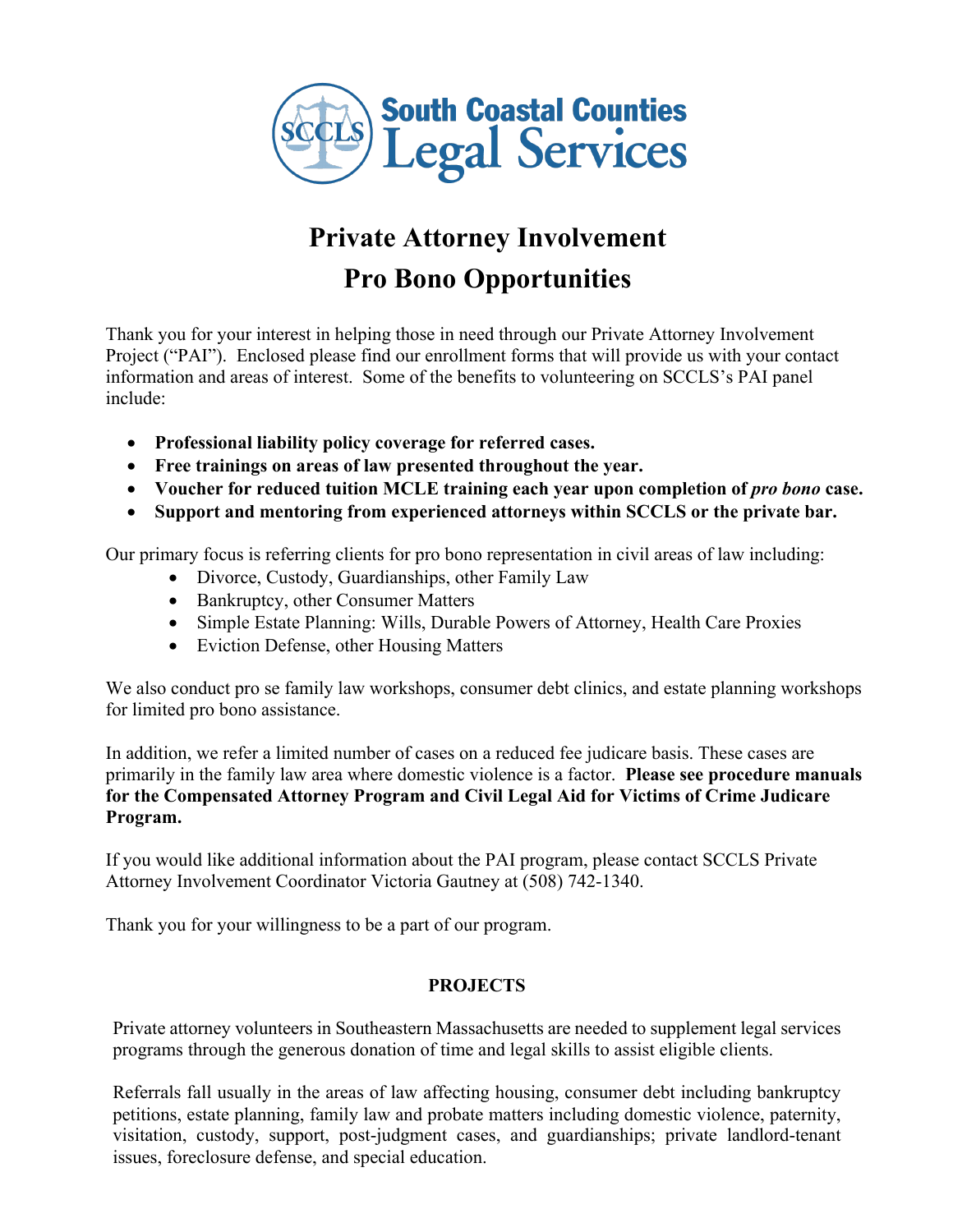Specialty panels where *pro bono* contributions are limited to the workshop/clinic/counseling project include:

*Consumer Debt Management Clinics pro bono* attorneys present an overview of the bankruptcy process and consumer debt law. These were previously conducted every other month in Fall River, Brockton, and New Bedford.

*Pro Se Family Law Workshops*- previously held on a monthly basis at probate court houses in Fall River, New Bedford, and Taunton. Volunteer private attorneys provide counsel and advice to pro se litigants for a variety of family law issues.

*Estate Planning Workshop*- Volunteer attorneys meet with a small group of clients to discuss the basics of estate planning, covering Simple Wills, Durable Powers of Attorney and Health Care Proxies. Attorneys meet again with some of the clients to provide pro bono drafting services for these documents.

SCCLS also needs attorneys willing to mentor new attorneys entering practice who have agreed to accept referrals and to participate in trainings.

# **CASE OVERSIGHT AND FOLLOW-UP PROCEDURE**

### **Direct Representation Referrals**

After the volunteer attorney has accepted the referral for direct services, letters of confirmation will be sent to the client and attorney. The client will receive a standard grievance procedure form and "special instructions" fact sheet. Along with the letter of confirmation, the attorney will receive an initial case summary report to be returned within 30 days from date of referral and the case closure report to be completed at the conclusion of the case. The attorney's letter will also include a copy of the client's intake, any other case-related information and paperwork, and a copy of the client's referral confirmation letter.

Depending on the anticipated case completion date indicated by the attorney on the initial case summary report, additional reports may be sent to the attorney in a timely fashion for reporting purposes. A tickler system as part of the SCCLS case management system will be utilized to ensure timely reporting.

Once work is completed and the attorney submits a case closing report, a "thank you" letter will be sent to the attorney (with a voucher for a reduced tuition MCLE seminar, if appropriate) and an evaluation survey is sent to the client with a self-addressed, stamped envelope.

#### **Limited Assistance Referrals**

A volunteer who assists a self-represented litigant at a pro se family law workshop or consumer debt clinic will fill out a form that describes services provided. This form is handed in at the end of the workshop and scanned into the case management system as a permanent record.